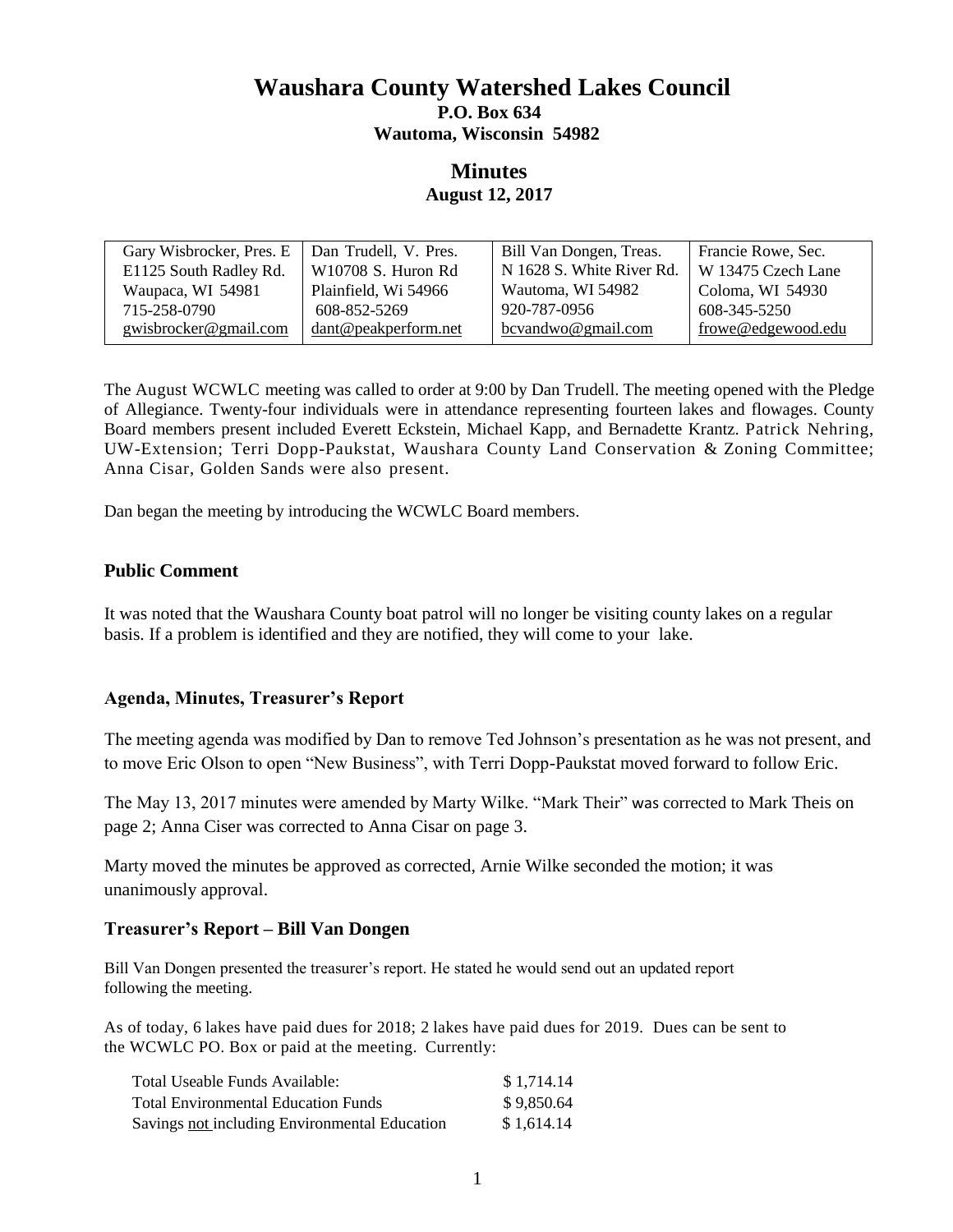## **Old Business**

#### WCWLC Social Media

The May 13, 2017 WCWLC meeting focused on websites and a Facebook page for WCWLC. This morning, Sandy Oemichen suggested that WCWLC adopt a way of assessing web and Facebook traffic to our sites. Discussion followed. Lee Simono moved that WCWLC table discussion on web site traffic assessment at this time. Paul Zimmer seconded the motion; the motion passed.

Richard Delisle moved that the WCWLC create a web site now. Mark Theis seconded the motion. The motion passed. Final changes for the web site will be reviewed by the Board before it goes live.

Sandy Oemichen moved that WCWLC develop a Facebook page as soon as possible. The motion failed for lack of a second.

#### **New Business**

#### Eric Olson – Lakes Associations

Eric began his presentation highlighting *Lake Tides* **a** UW-Extension publication [\(https://www.uwsp.edu/cnr-ap/UWEXLakes/Pages/resources/newsletter/default.aspx](https://www.uwsp.edu/cnr-ap/UWEXLakes/Pages/resources/newsletter/default.aspx) ) began by Lowell Teasing. Eric also noted that *People of the Lakes* is now in its 11<sup>th</sup> edition. [https://www.uwsp.edu/cnr](https://www.uwsp.edu/cnr-ap/UWEXLakes/Pages/organizations/guide.aspx)[ap/UWEXLakes/Pages/organizations/guide.aspx.](https://www.uwsp.edu/cnr-ap/UWEXLakes/Pages/organizations/guide.aspx)

Eric shared that Waushara County has 20 Lake Districts (as defined in Chapter 33 of the Wisconsin statutes) and 20 Lake Associations. Waushara County is unique in the state in having 20 Lake Districts within the county. He reminded those present, every year there is a Lake District Commissioners training at the Wisconsin Lakes Convention in Stevens Point. Eric suggested that Waushara County host a local Chapter 33 training to aid county lake district commissioners to participate in Chapter 33 training.

He asked for suggestions for a good time to get lake district boards together to meet for a commissioners training session. It was suggested that Eric come to each district's Board of Commissioners meeting, Eric's preference was to meet as a group given there are 20 lake districts in Waushara County. He proposed the training be scheduled between Memorial and Labor Day or during the months of May or September. He suggested a Monday, Tuesday, or Thursdays and that it last three hours.

It was suggested that Lake Associations be invited as well in that some of them may be planning to transition to a lake district.

Eric will come up with a couple of dates and share them with Patrick Nehring. Marty suggested that the invitation be extended to the other Central Sands counties.

#### **DNR Reports, Requests, and Possible Action**

No one from the DNR was present.

#### **Land Conservation & Zoning Report – Terri Dopp-Paukstat**

Terri reported that the county had received several inquiries regarding county CAFOs and Nutrient Management Plans. She shared that Waushara County is considering the development of a drinking well water testing program. She noted that all county septic systems in the county inventory are currently reviewed every three years.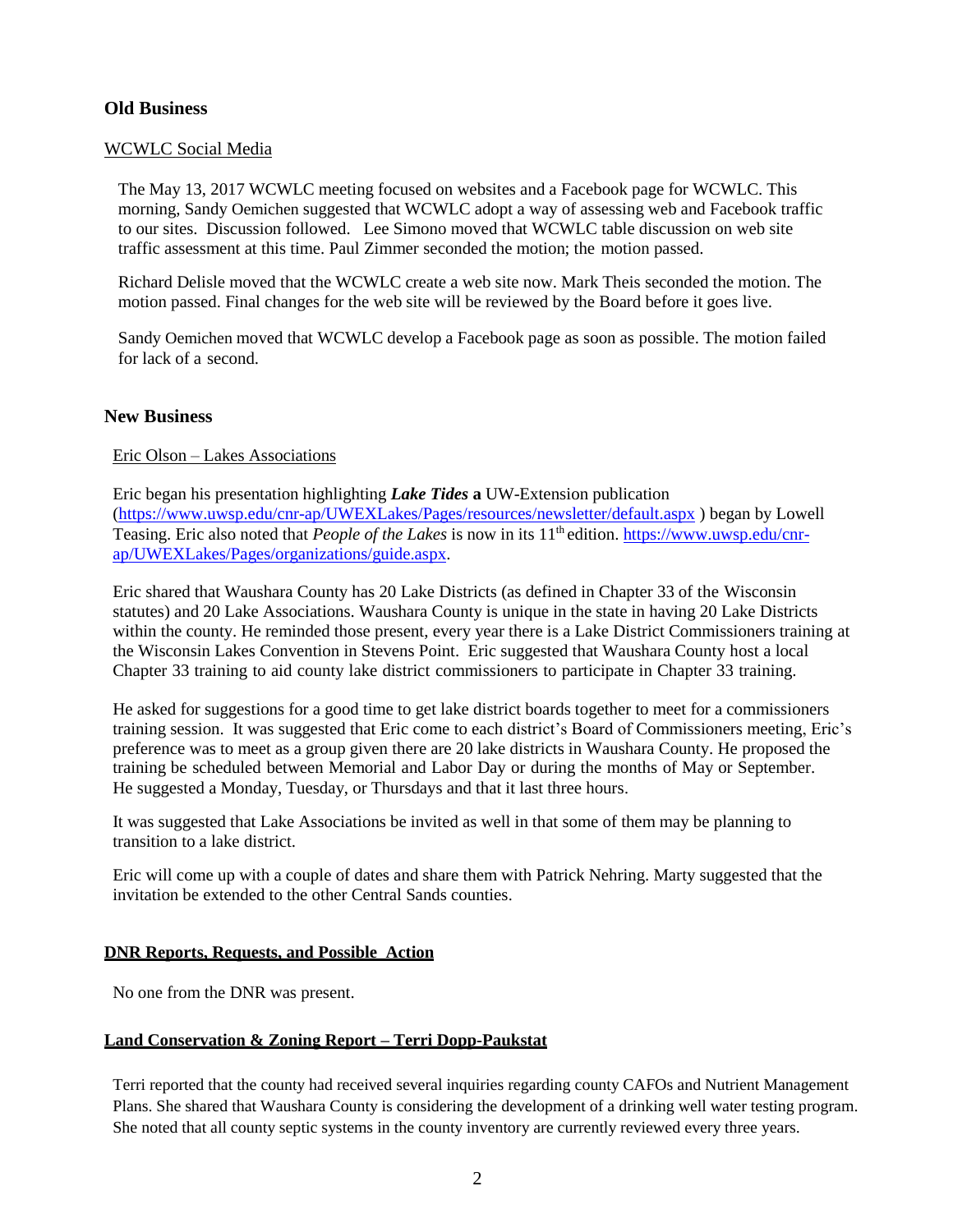Terri noted county lake elevation changes this year have been dramatic. She distributed a lake list table showing lake historic highs and lows, lake elevations for 2018-2017, and a comparison of the two years for Waushara County lakes with available data.

She shared that this summer, the Big Silver and Pearl Lakes Clean Boats-Clean Waters program have been staffed by Golden Sands' AmeriCorps Volunteers. The county is considering working with AmeriCorps next summer.

Marty Wilke thanked Terri for all the work she has done for WCWLC and the county.

#### **Environmental Education Program Results – Dan Trudell**

The 2018 WCWLC Education Grant award was made to Waushara County Conservation Days.

#### **Nominations for 2018**

.

Dan Trudell passed the gavel to Francie Rowe to conduct business for the 2018 board nominations and election. She opened nominations. The Board nominated Dan Trudell and Gary Wisbrocker each for a threeyear term. No nominations were received from the floor. Paul Zimmer moved Dan Trudell and Gary Wisbrocker be elected to the WCWLC Board for 2018. Mark Theis seconded the motion, it passed unanimously.

## **AIS Grant Program - Anna Cisar – Golden Sands RC & D**.

Anna Cisar reported Little Hills Lake worked with a student from Ripon College to explore zebra mussel populations this summer. White River and Pine River were investigated for AIS during Snapshot Day.

Anna reported that aquatic plants have had a good season this year. The additional water in the lakes has made a difference.

She noted that Aquatic Invasive Species "snapshot day" was a big success. Snapshot Day is a joint venture to identify aquatic invasive species in Wisconsin lakes and streams. It is sponsored by partnership between UW Extension's Citizen Lake Monitoring Network and the Wisconsin DNR.

## **UW-Extension – Patrick Nehring**

Patrick distributed the handout: *How We Serve the People of Waushara County*.

He spoke to the planned County water tests for drinking well water quality. The county program will look for nitrates, and chlorides. Tests for nitrates, pH, and bacteria are also available. Patrick stated that sending more than 50 samples per day to the lab required providing prior notice to the UW-Stevens Point lab. Waushara County has a 2018 date reserved for Waushara County samples. Cost of testing for bacteria and nitrates is \$35.00; if homeowners select the "Home Owners" package it will include: bacteria, nitrates, pH, hardness for \$49.00. MaryAnn at the UW-Extension office can help with questions regarding water quality or health issues.

Patrick reported that the Pleasant Lake Management District is expanding their boundaries to include the land they recently purchased north of Pleasant Lake.

Bill thanked the county and Patrick for their services in light of the state reductions in financial support.

Patrick reported that the Wisconsin Natural History Survey will be taking lake core samples of several county lakes this winter.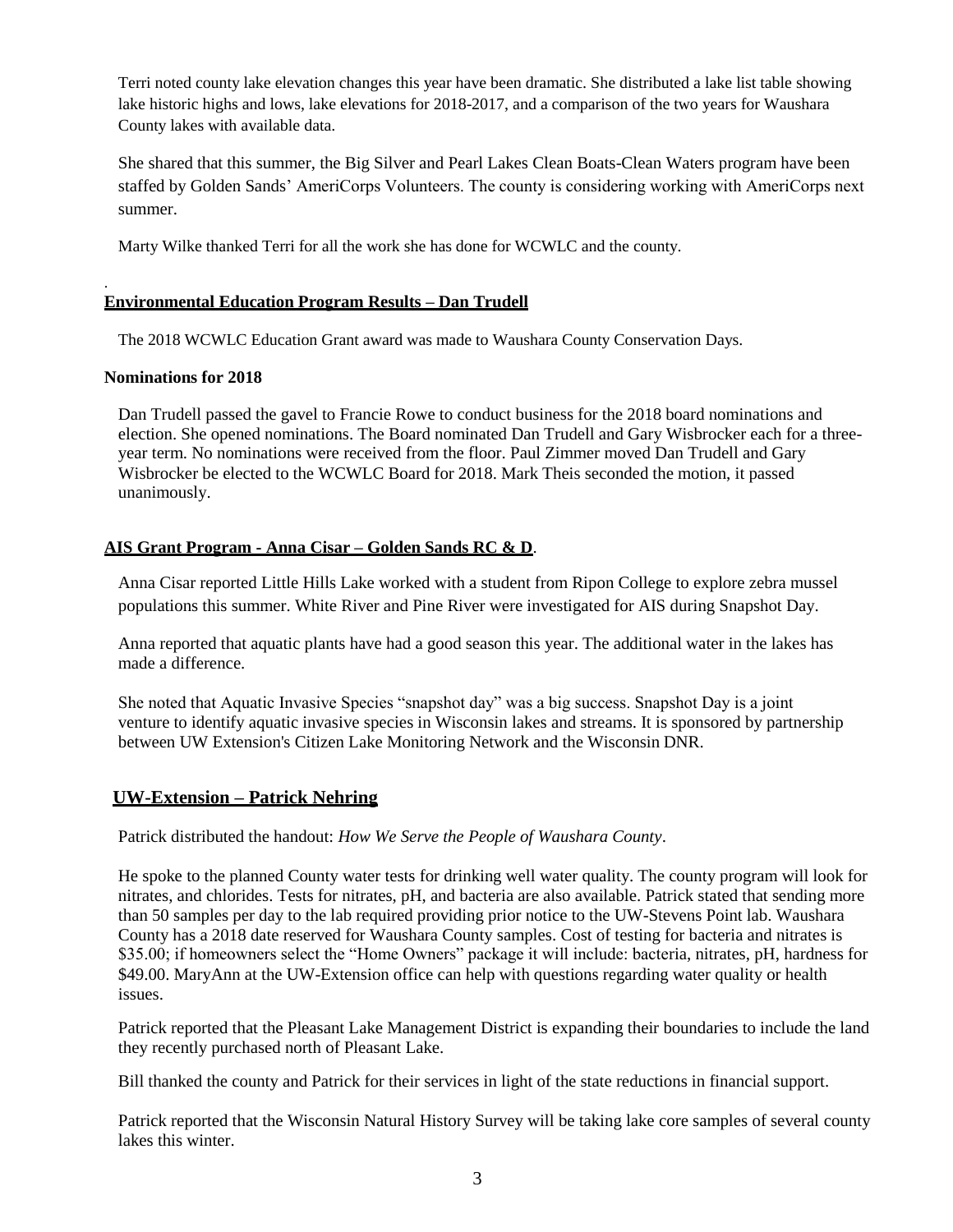# **Legislative Report – Marty Wilke**

Marty reported on two key legislative initiatives and a CAFO associated court case: Funding for Act 10, 2017, Foxconn, and a suit filed against the DNR by the Dairy Business Association.

2017 Wisconsin Act 10 enables irrigators to replace, transfer, or repair an existing high capacity well without any additional review or permitting. It also includes a provision to study the hydrology of three Wisconsin lakes: Plainfield, Long, and Pleasant – all in Waushara County [\(http://dnr.wi.gov/topic/Wells/HighCap/CSLStudy.html\)](http://dnr.wi.gov/topic/Wells/HighCap/CSLStudy.html). There has been considerable discussion as to how the legislation defined the study area. Specifically, if any streams or additional lakes are to be included beyond the named lakes.

Marty noted that the Foxconn deal will not likely have a direct impact on Waushara County.

The *DBA vs. DNR* court case addresses the application of Wisconsin Pollutant Discharge Elimination System (WPDES) permits to Confined Animal Feeding Operations (CAFO). The DBA is claiming the Wisconsin DNR has no authority in most cases to require large-scale farms to obtain WPDES permits. WPDES permits impose pollution regulations, including requirements on the way manure is spread.

Discussion followed.

# **WCLWC Lake Group Report – Gilbert Lake**

Karen Reynolds began her report by sharing the lake statistics for Gilbert Lake. Gilbert Lake is a 139-acre lake located northeast of Wild Rose. The fishing is good – in recent years trout and pike have been stocked. The Lake Association was formed in the 50's as a social organization, pre-EWM, groundwater quantity issues, etc. The Lake Association includes committees that address water safety, water quality, the fishery and lake habitats. The Association has written policies and procedures.

The Association includes 105 properties on the lake, plus several off the lake. In addition, they have a Friends Group composed of people that enjoy the lake, but don't live on the lake. The Association is a 501c3 with dues of \$25.00/year. The Association sells Gilbert Lake clothing and glassware to defray costs. The Town of Springwater helps with EWM costs.

Annual meetings are attended by100 people and include educational programs. Two social events are held each year during August and at Christmas.

The Association has sponsored a well water testing program for all drinking water wells around the lake. They have worked with UW-Stevens Point to analyze the data.

## **Vouchers**

Marty Wilke moved that Bill pay the outstanding vouchers. Karen Reynolds seconded the motion. The motion passed unanimously.

#### **Meeting Adjourned**

Everett Eckstein, Waushara County Board noted the County supports the work of WCWLC and is grateful for their work in the County.

Everett Eckstein moved and Richard DeLisle seconded; the motion passed, the meeting was adjourned.

Respectfully submitted, Francie Rowe, Secretary